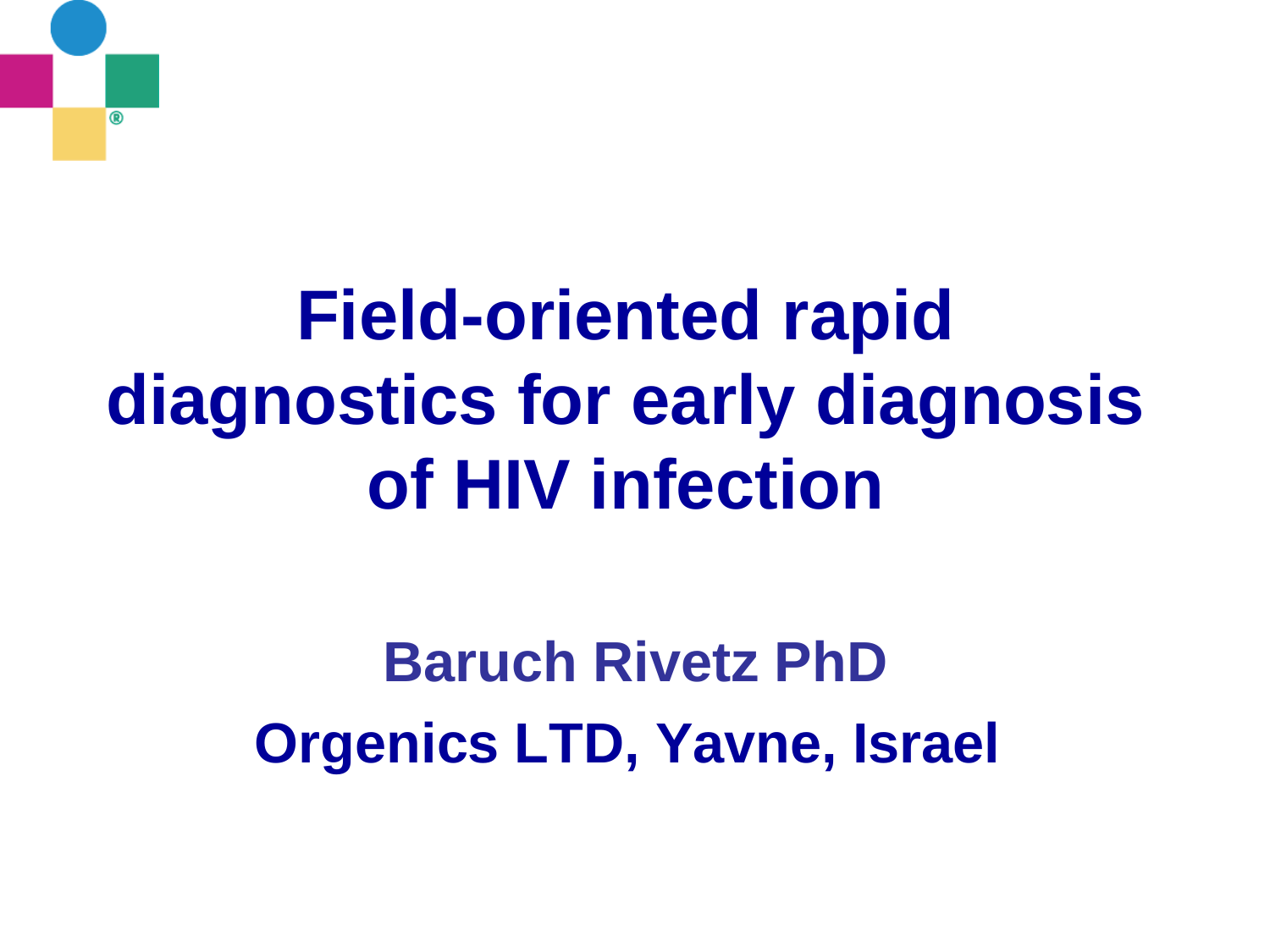#### **Acute HIV diagnostic time-line**



**Adapted from Pilcher et al, 2004**

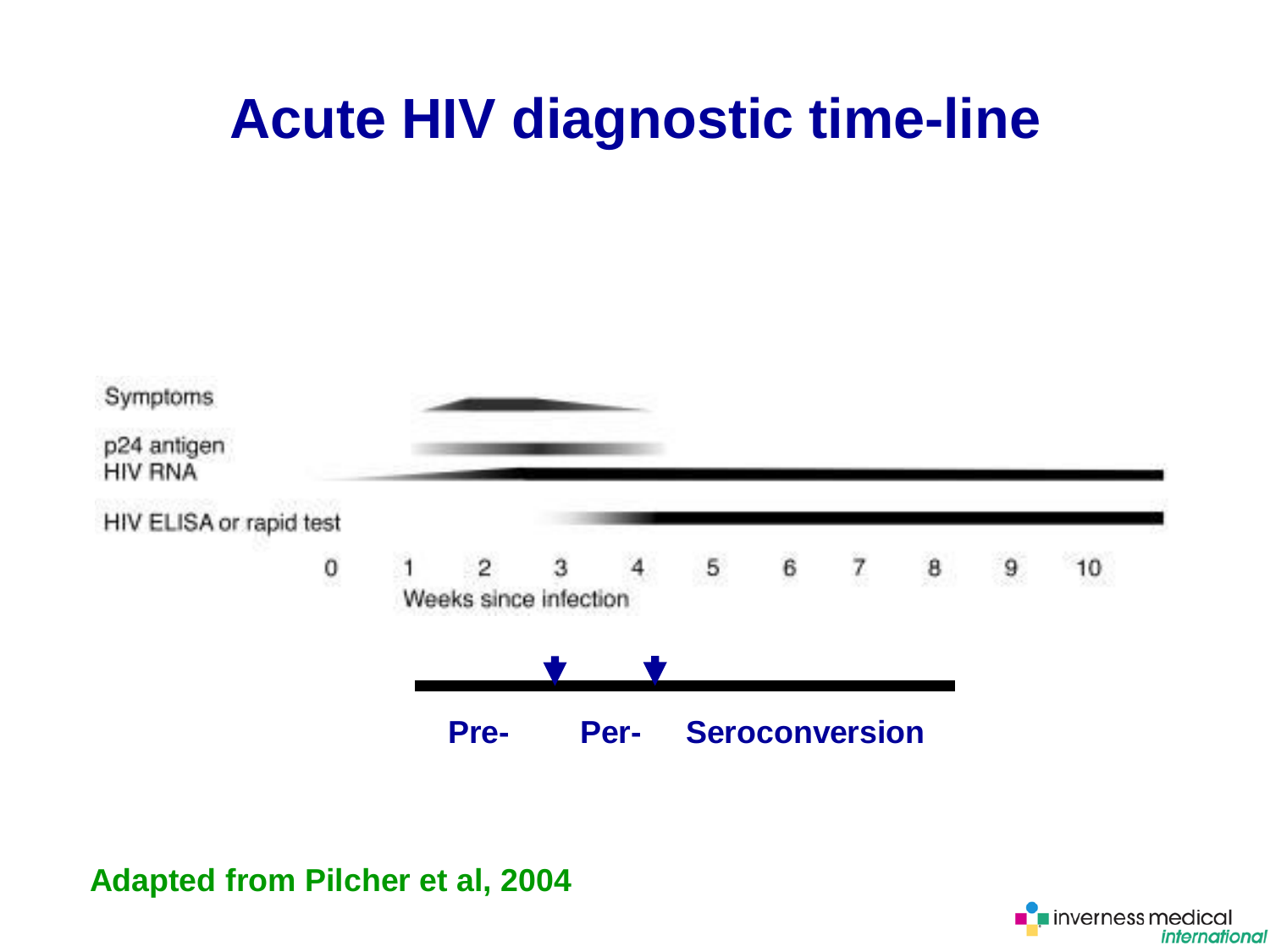#### **Acute HIV Infection**

**Definition: Time interval during which HIV can be detected in blood before the formation of antibodies routinely used to diagnose infection.**

**This interval is called " Window Period"**

#### **Characterized by:**

- **Lasts weeks to months**
- **High level of viremia**
- **Absence of detectable adaptive immune response**
- **Wide dissemination of virus**
- **Seeding of lymphoid organs**
- **Infected patients are highly infectious**
- **Lack of specific signs of retroviral infection**
- **Symptomatic phase of acute HIV mimics many common febrile illnesses such as mononucleosis**

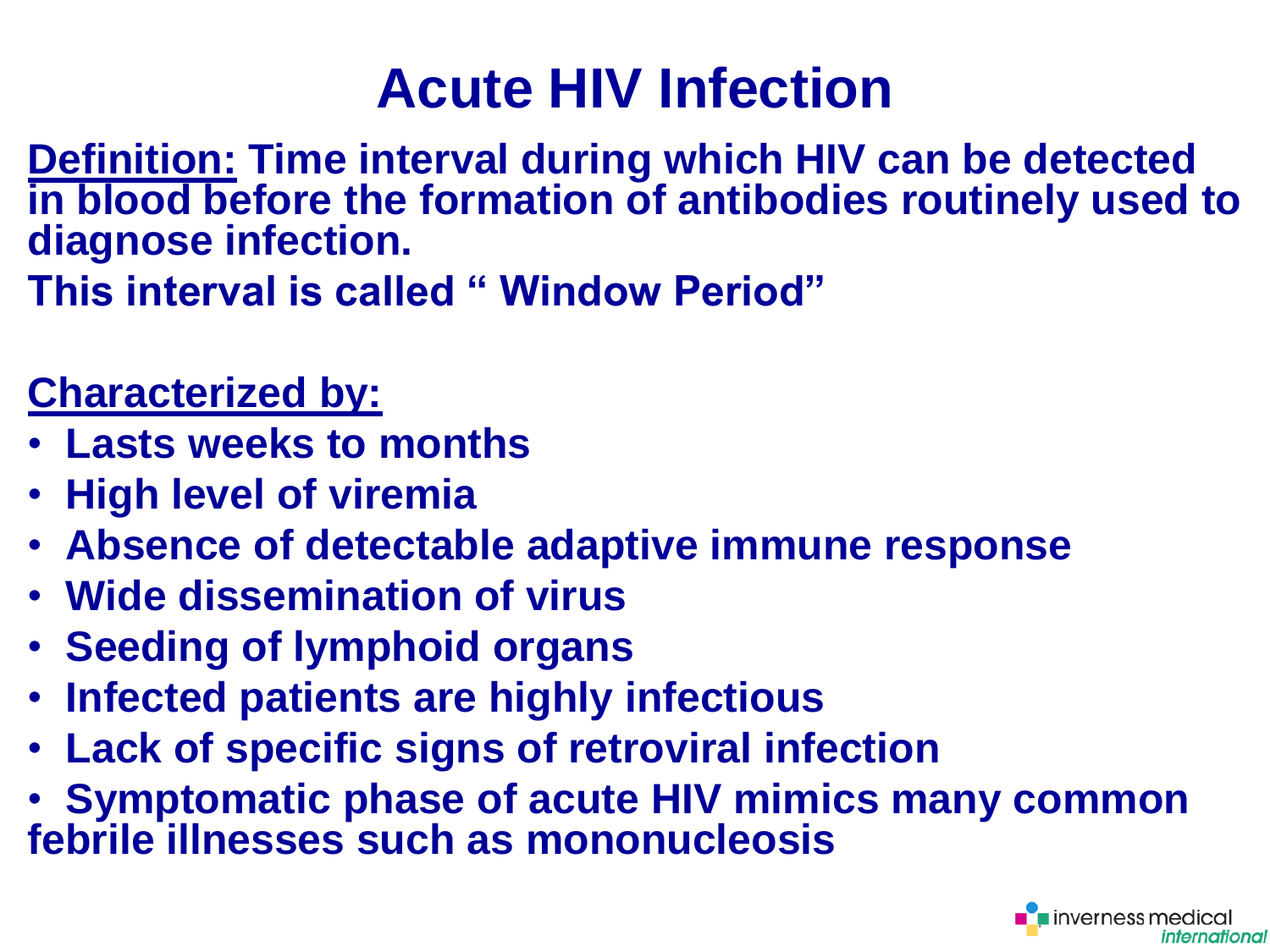#### **Strategies for HIV Diagnosis Improvement**

- **Application of new markers for early HIV infection to shorten seroconversion window**
- **Simplification of tests and shortening time of assay: development of rapid tests, use of other body fluids rather than serum/plasma (whole blood [DBS], oral, semen and genital fluid, urine); immediate results and counseling; avoiding return visits; addressing point-of-care use and emergency blood testing.**
- **New testing algorithms, utilizing new technologies, low-cost tests and avoiding unnecessary tests.**

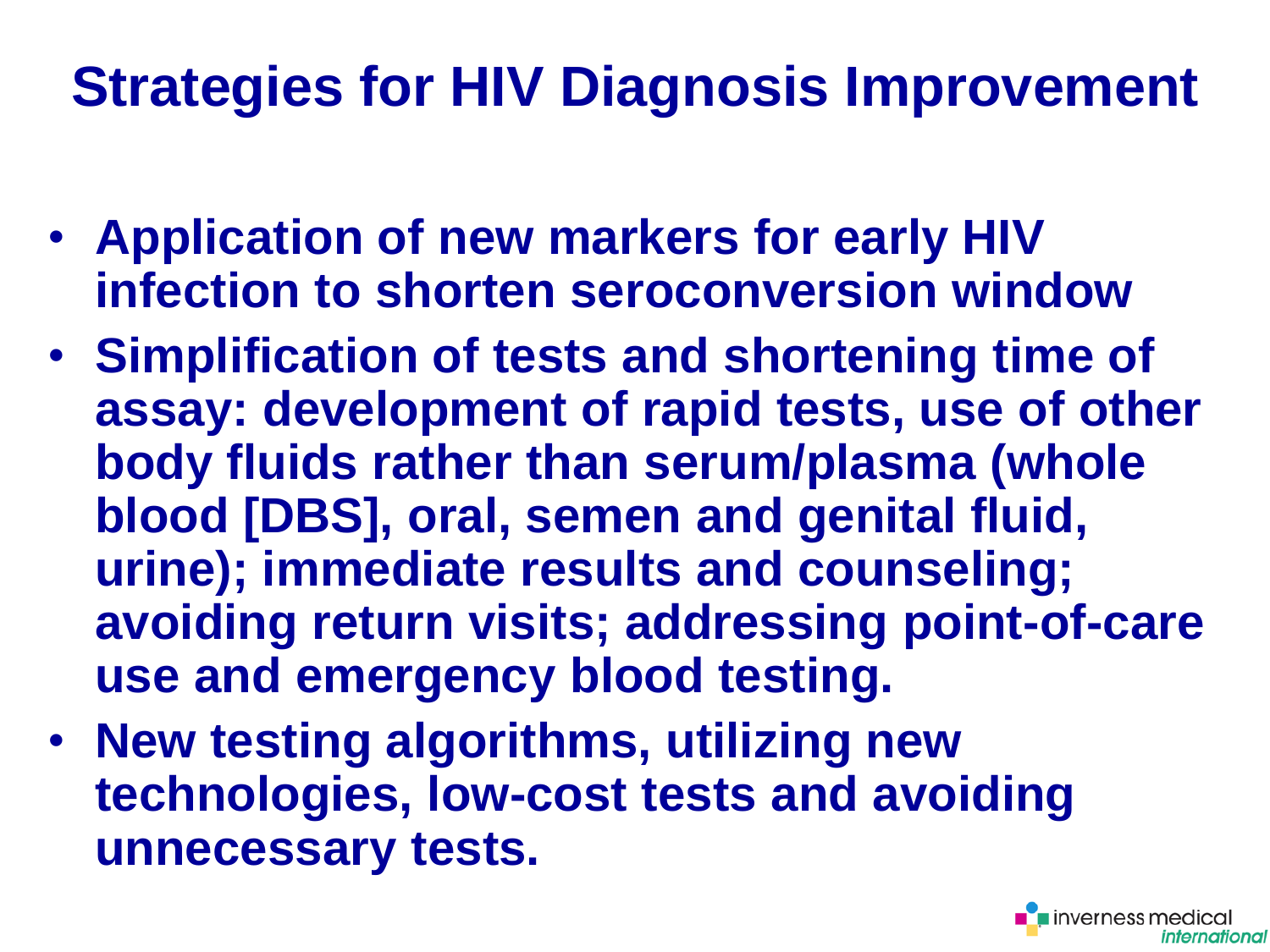### **Advantages of rapid tests**

- **Accuracy. Rapid tests are as sensitive, specific and reproducible as EIAs**
- **Enable decentralization of HIV testing and counselling**
- **Feasible for limited laboratory infrastructure settings**
- **Acceptability of HIV testing to patients and counsellors**
- **Short time to obtain test results**
- **Cost effective**
- **Ease of performance and ease of test results interpretation**
- **Minimal facilities for storage and shelf-life**
- **Flexibility in numbers of tests performed**
- **Reduction in occupational exposure risk**

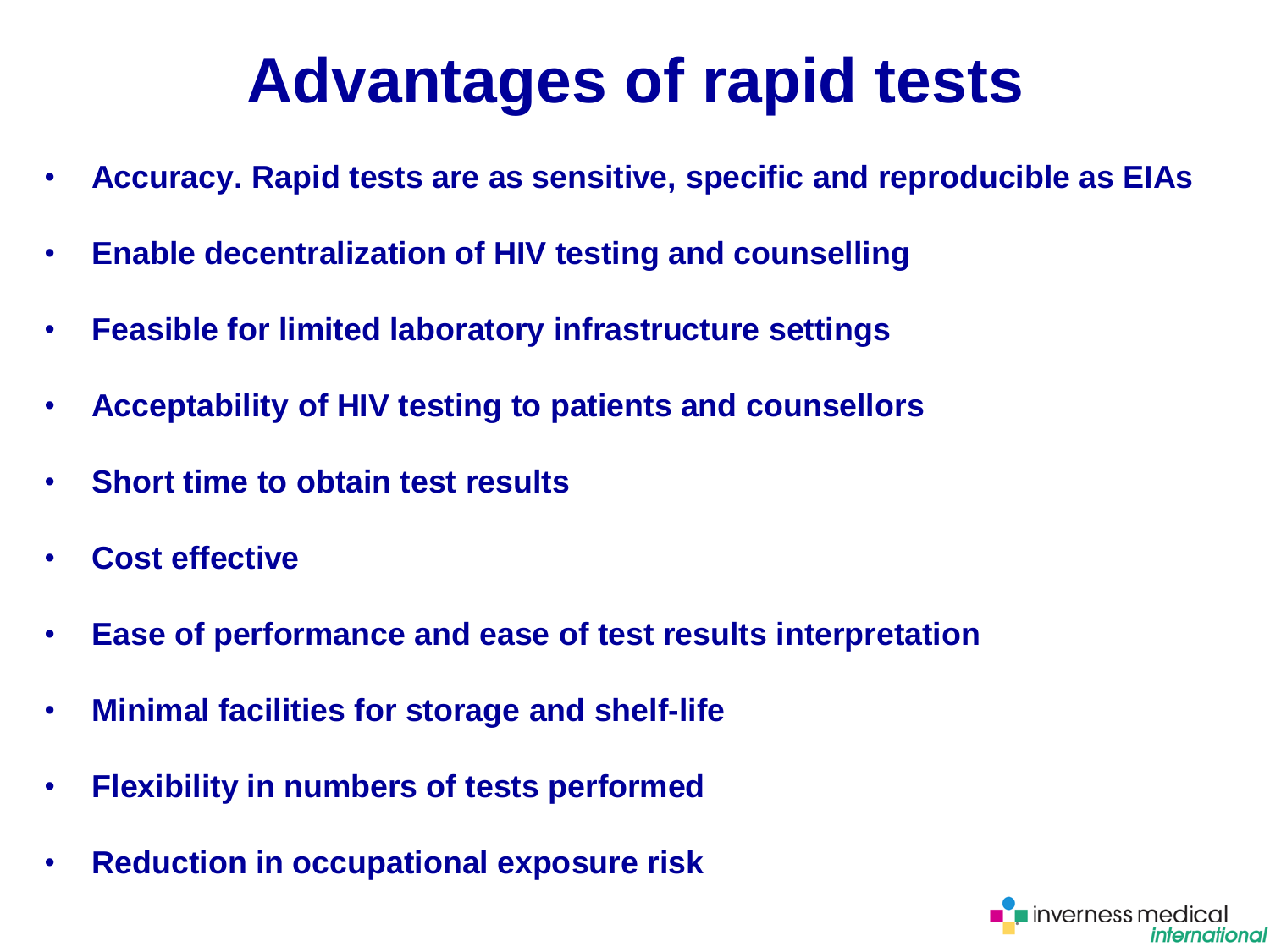# **Orgenics' HIV test repertoire**

- **ImmunoComb Platform**
- **ImmunoComb HIV 1&2 BiSpot**
- **ImmunoComb HIV 1&2 Combfirm**
- **☆ ImmunoComb HIV 1&2 TriSpot Ag/Ab**

#### **Individual Rapid tests**

- $\diamond$  **DoubleCheck II HIV 1&2**
- **Genie (Developed for Bio-Rad)**
- $\diamond$  **DoubleCheckGold HIV 1&2**
- $\diamond$  **DoubleCheckGold HIV 1&2 Ultra**
- **Determine® HIV ½ Ag/Ab Combo**





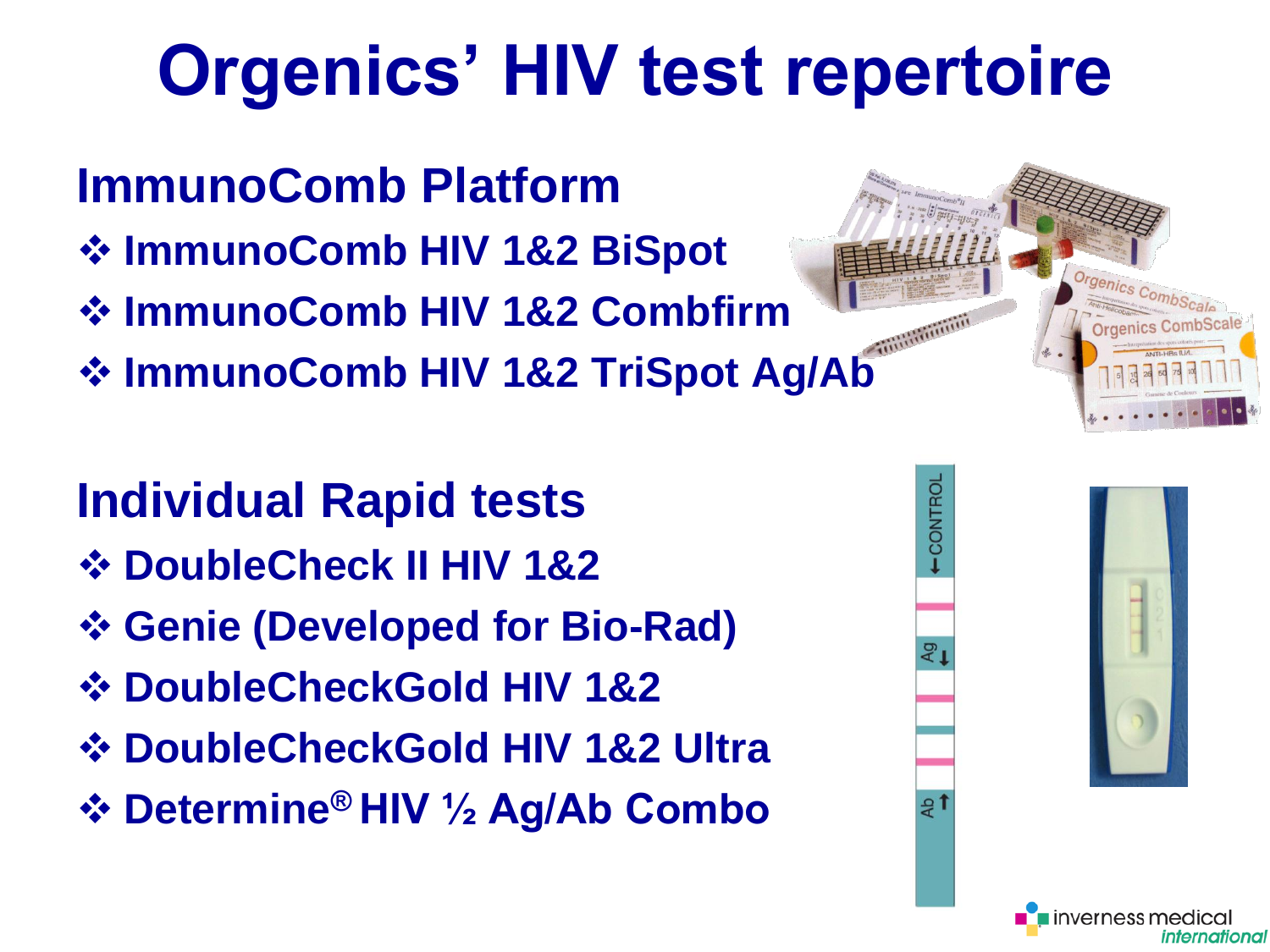#### **Example of seroconversion panel (BCP 6246) in Determine® HIV-1/2 Ag/Ab Combo assay**



**Bleeding day**

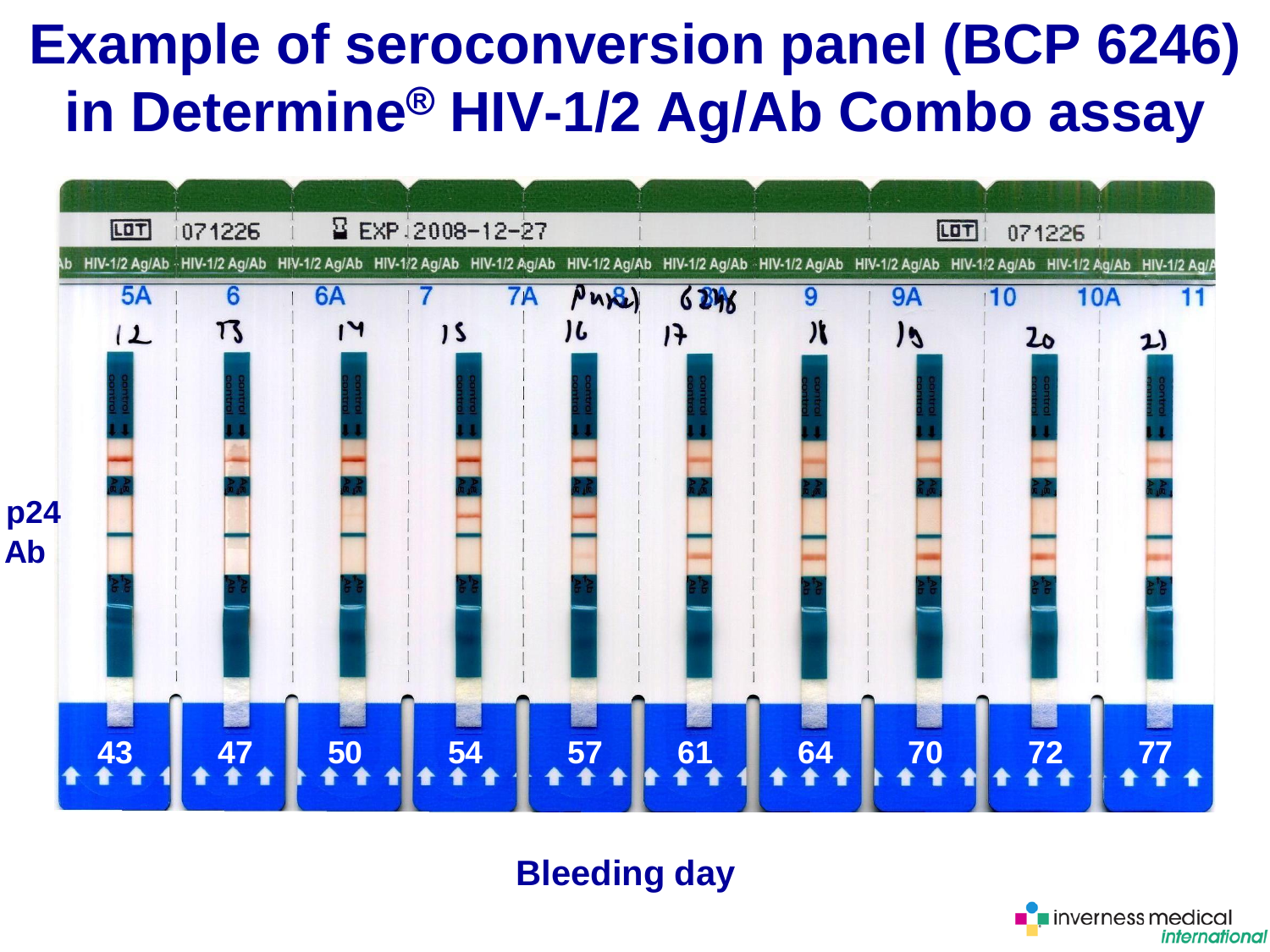#### **Determine® HIV-1/2 Ag/Ab Combo**

#### **Seroconversion Panels: Days of Detection**

| Panel            | Reference<br>p24 Antigen Test | Reference<br>3rd Gen EIA | Determine HIV-1/2<br>Ag/Ab Combo |               | <b>Gained days</b><br><b>Compared to 3rd</b> |
|------------------|-------------------------------|--------------------------|----------------------------------|---------------|----------------------------------------------|
|                  |                               |                          | p24Ag                            | <b>HIV Ab</b> | <b>Generation EIA</b>                        |
| $BBI-J$          | 14                            | 26                       | 14                               | 26            | 12                                           |
| $BBI - Q$        | 53                            | 60                       | 53                               | 65            | 7                                            |
| <b>BBI</b> - W   | 37                            | 47                       | 47                               | 84            | 37                                           |
| <b>BBI</b> - AE  | $\bf{3}$                      | 7                        | $\overline{3}$                   | 7             | 4                                            |
| <b>BBI</b> - AT  | $\overline{2}$                | 14                       | 7                                | 14            | 7                                            |
| $BBI - BA$       | 8                             | 19                       | 11                               | 19            | 8                                            |
| $BBI - BE$       | 3                             | 12                       | 7                                | 12            | $\overline{5}$                               |
| $BBI - BI$       | $\bf{0}$                      | 9                        | 7                                | 12            | $\overline{2}$                               |
| <b>BBI</b> - AS  | 12                            | 14                       | 12                               | 19            | 7                                            |
| <b>BBI</b> - AM  | $\bf{0}$                      | 9                        | $\bf{0}$                         | 9             | 9                                            |
| <b>BBI</b> - AI  | $\bf{0}$                      | 7                        | $\bf{0}$                         | 7             | 7                                            |
| <b>BBI</b> - AP  | $\overline{7}$                | 11                       | 7                                | 11            | 4                                            |
| <b>BBI</b> - AU  | 13                            | 13                       | 13                               | 15            | $\overline{2}$                               |
| $BBI - BG$       | 23                            | 28                       | 23                               | 28            | $\overline{5}$                               |
| <b>BCPI-6240</b> | 23                            | 28                       | 23                               | 30            | $\overline{5}$                               |
| <b>BCPI-6246</b> | 50                            | 57                       | 50                               | 57            | 7                                            |

The Determine® HIV-1/2 Ag/Ab Combo detects HIV infection 2-37 days earlier than the HIV 3<sup>rd</sup> generation antibody test, depending on the panel tested.

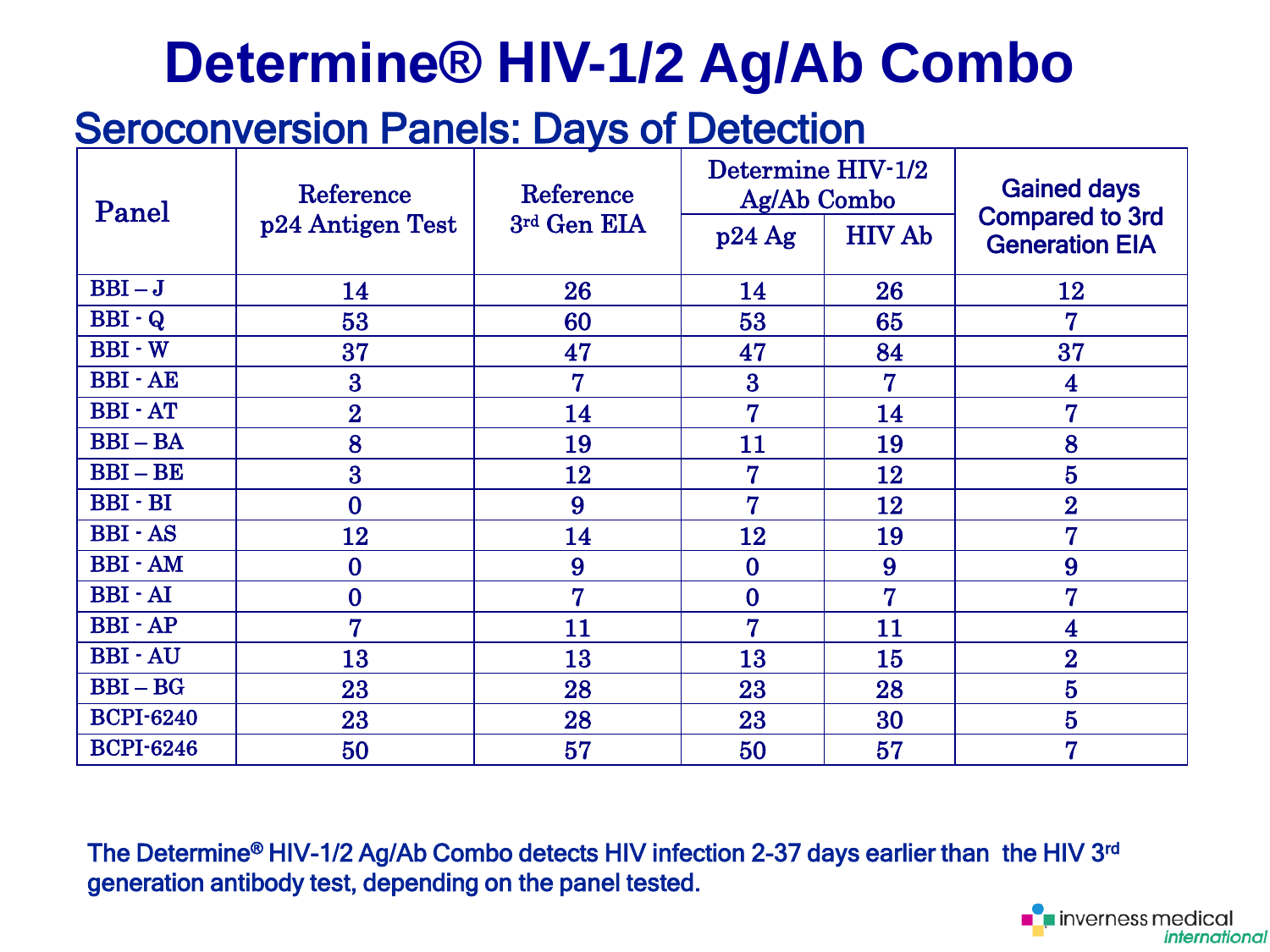### **ImmunoComb**



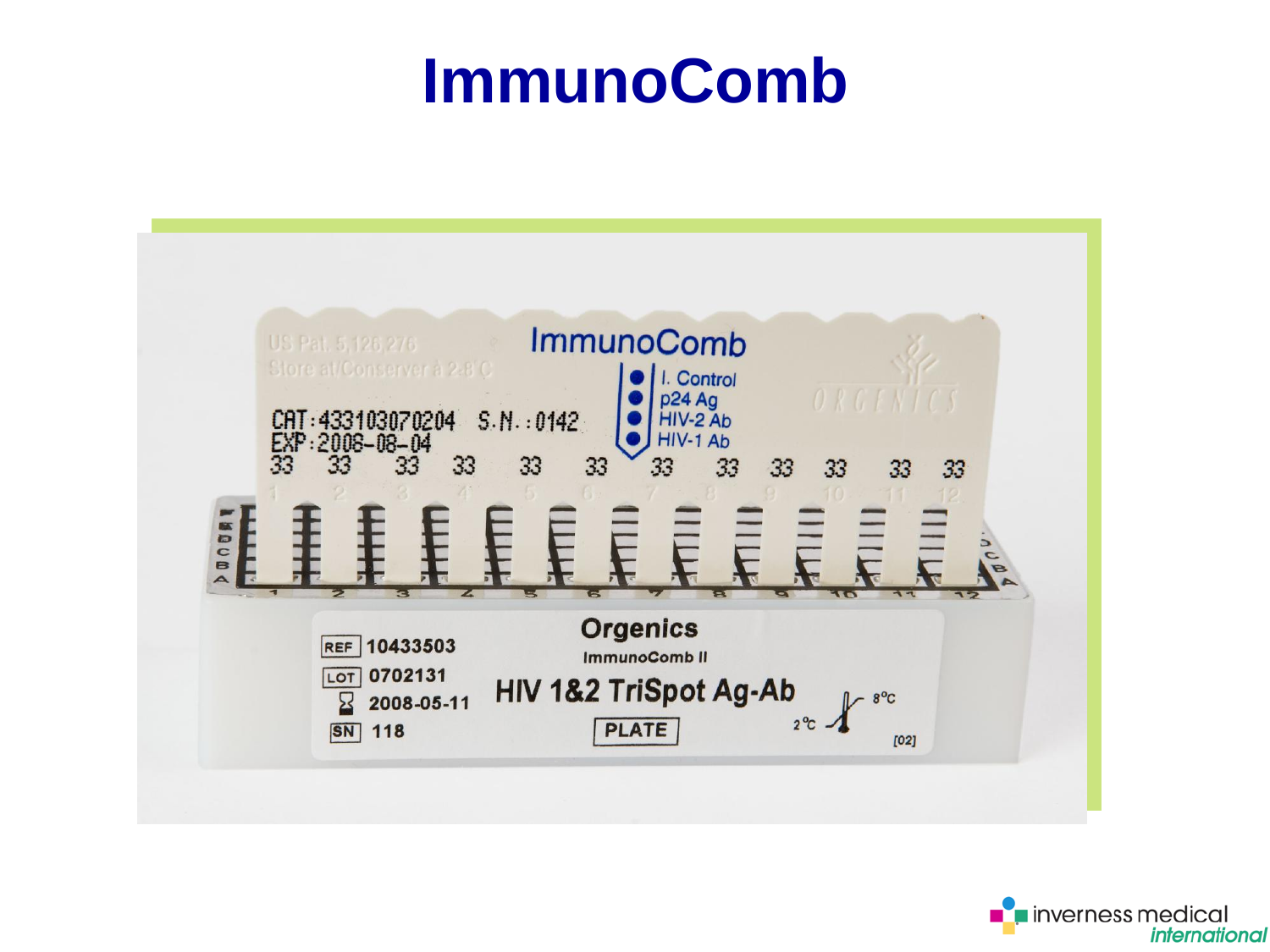#### **ImmunoComb HIV Ag/Ab TriSpot Performance**

#### **Seroconversion panel BBI BI**



#### **Days since 1st bleeding**

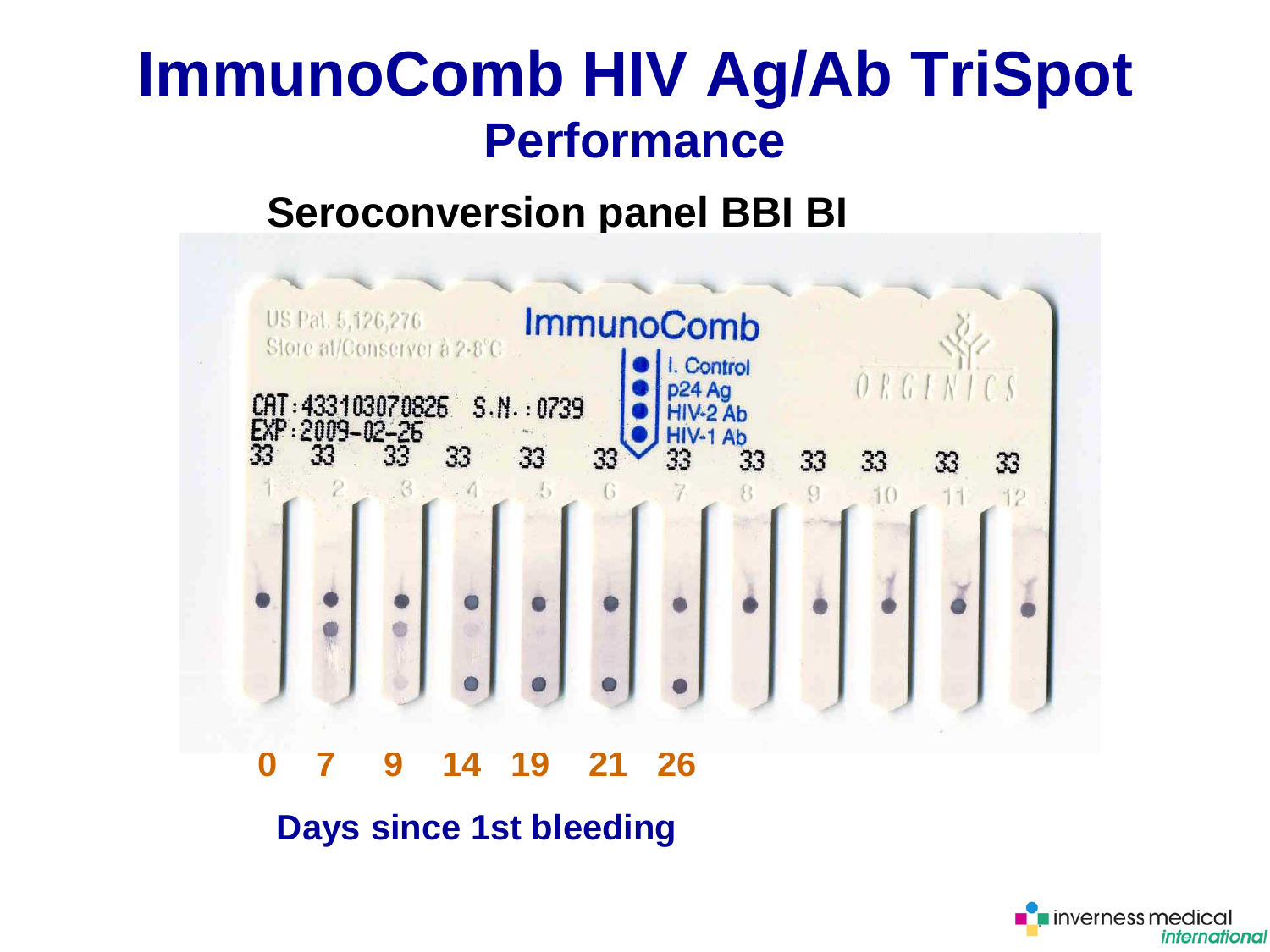#### **ImmunoComb HIV Ag/Ab TriSpot Performance**

#### Seroconversion panels: Days of Detection

|               | <b>Reference</b> | <b>Reference</b> | <b>ImmunoComb TriSpot</b> |                | <b>Gained days</b>     |
|---------------|------------------|------------------|---------------------------|----------------|------------------------|
| <b>Panel</b>  | p24 Antigen      | 3rd Gen EIA      | <b>HIV-1 p24 Ag</b>       | HIV-1 Ab       | <b>Compared to 3rd</b> |
|               | <b>Test</b>      |                  |                           |                | <b>Generation EIA</b>  |
| $BBI - J$     | 14               | 26               | 14                        | 26             | 12                     |
| <b>BBI-Q</b>  | 53               | 60               | 53                        | 60             | 7                      |
| <b>BBI-R</b>  | $\bf{0}$         | $\overline{2}$   | $\bf{0}$                  | $\overline{2}$ | $\overline{2}$         |
| <b>BBI-V</b>  | $\bf{0}$         | 4                | $\bf{0}$                  | 4              | 4                      |
| <b>BBI-W</b>  | 37               | 47               | 37                        | 47             | 10                     |
| <b>BBI-AB</b> | 28               | 33               | 28                        | 33             | 5                      |
| <b>BBI-AE</b> | $\bf{0}$         |                  | 0                         |                |                        |
| <b>BBI-AF</b> | 15               | 28               | 15                        | 28             | 13                     |
| <b>BBI-AT</b> | 2                | 14               |                           | 14             |                        |
| <b>BBI-BA</b> | 8                | 19               | 11                        | 19             | 8                      |
| <b>BBI-BB</b> | 10               | 17               | 19                        | 14             | 7                      |
| <b>BBI-BE</b> | 3                | 12               | 3                         | 12             | 9                      |
| <b>BBI-BF</b> | 47               | 50               | 47                        | 50             | 3                      |
| $BB - BI$     | $\bm{0}$         | 9                |                           | 9              | $\overline{2}$         |

**The ImmunoComb HIV TriSpot detects HIV infection 2 to 13 days earlier than 3 rd-generation EIA**

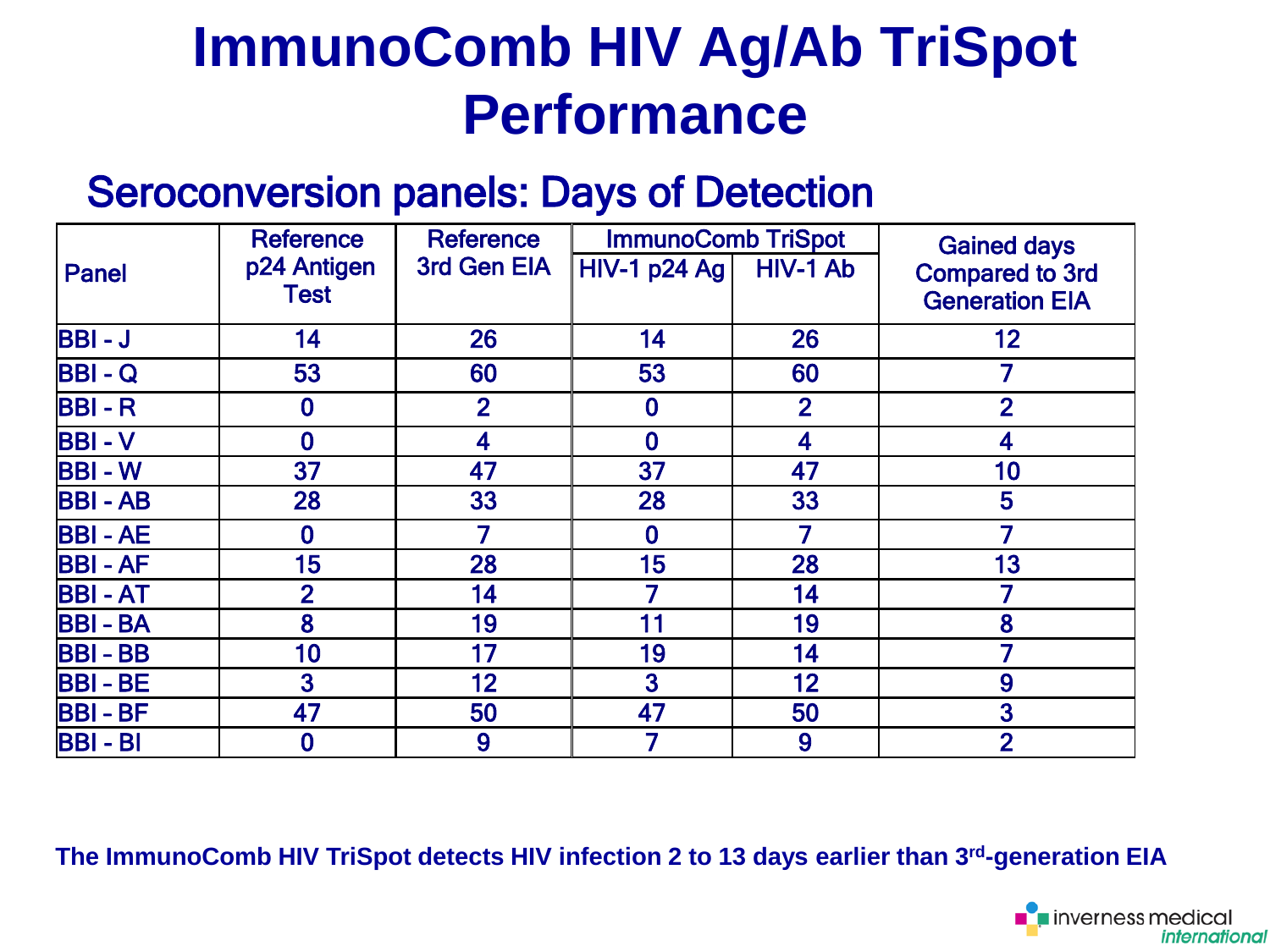### **ImmunoComb® II HCV**

**A third-generation test for qualitative detection of anti HCV IgG antibodies in human serum or plasma.**

**Simultaneous and differential detection of antibodies to Core and non-structural Antigens (NS3, NS4, NS5)**

**Test duration – 36 minutes at room temperature**



**Internal Control**

**HCV Core**

**HCV NS3, NS4, NS5**

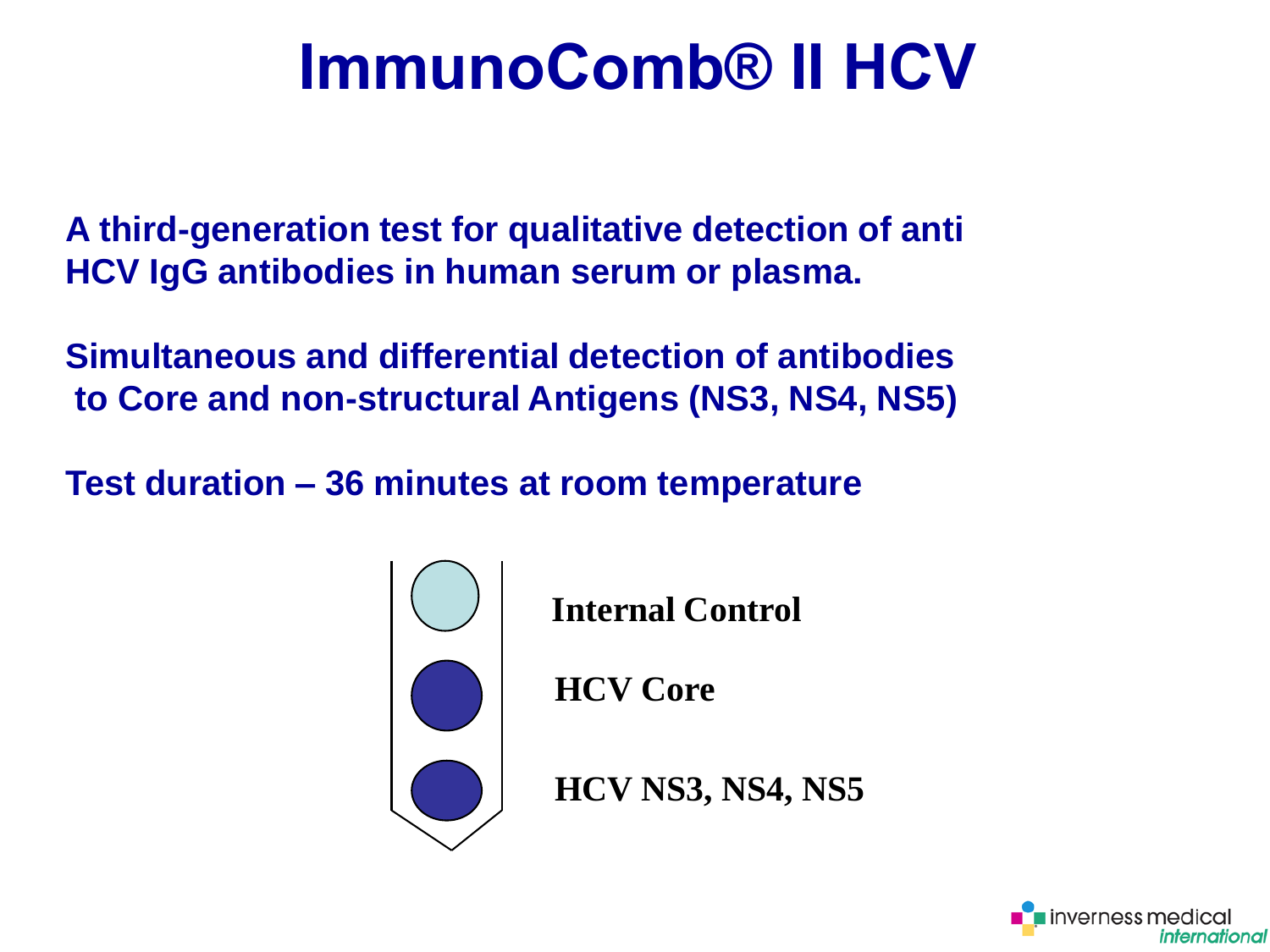### **ImmunoComb® II HBs Ag**

**A test for the qualitative detection of hepatitis B virus surface antigen (HBsAg) in human serum or plasma.** 

**Performance:** 

**Sensitivity = 99%** 

**Specificity =100%** 

**Test Duration: 90 minutes at 37C**

**Threshold = 0.5 ng /mL**



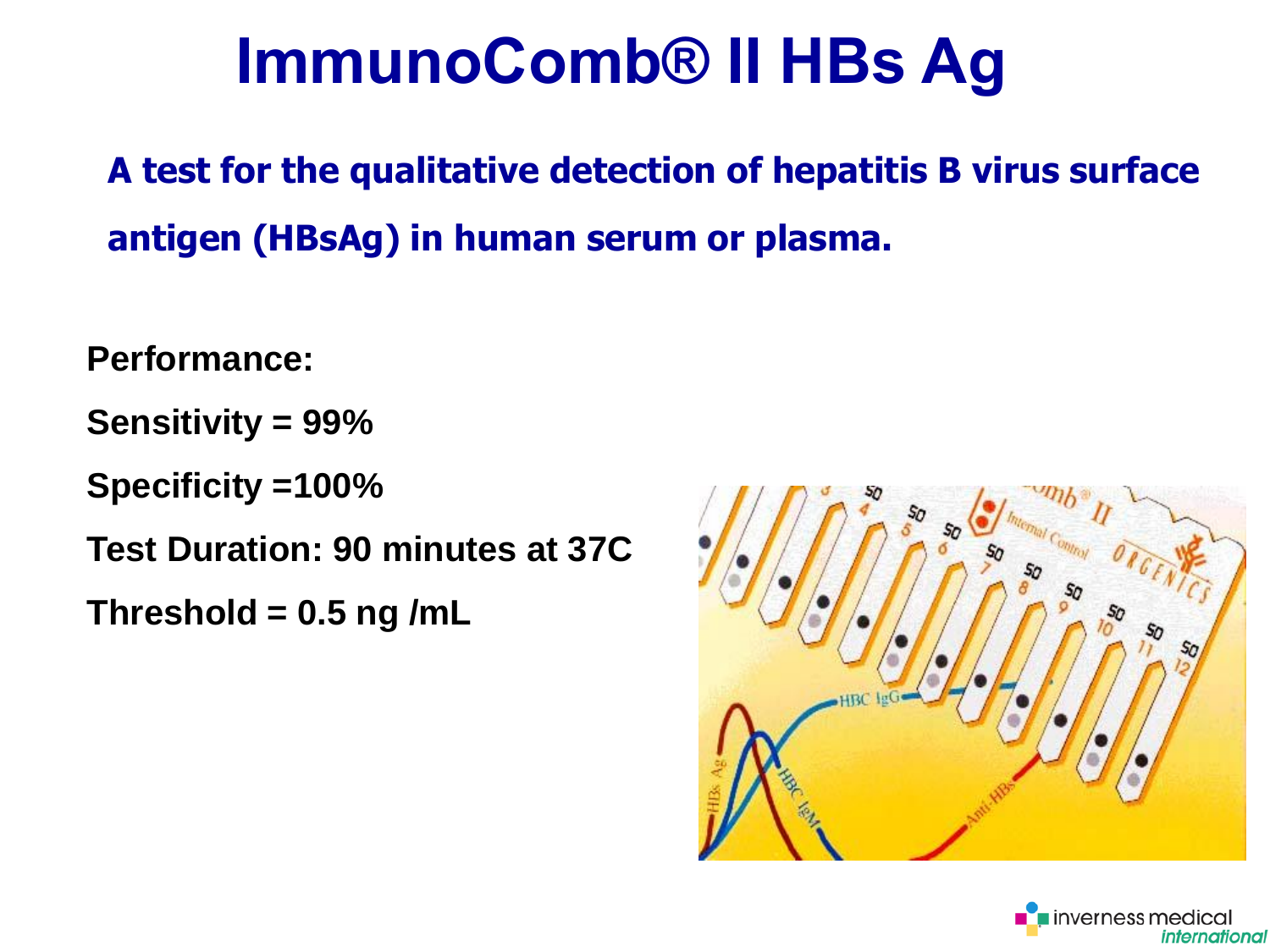### **Determine® HBs Ag**

#### **Features:**

**Specimen: Whole blood (EDTA), plasma and serum**

- **Specimen volume: 50 µl**
- **Running time: 20 minutes**
- **Analytical sensitivity:** 
	- **Current: 4 ng/ml**
	- **Feasibility: 0.5 ng/ml**
- **Specificity (In-house studies): 100%**



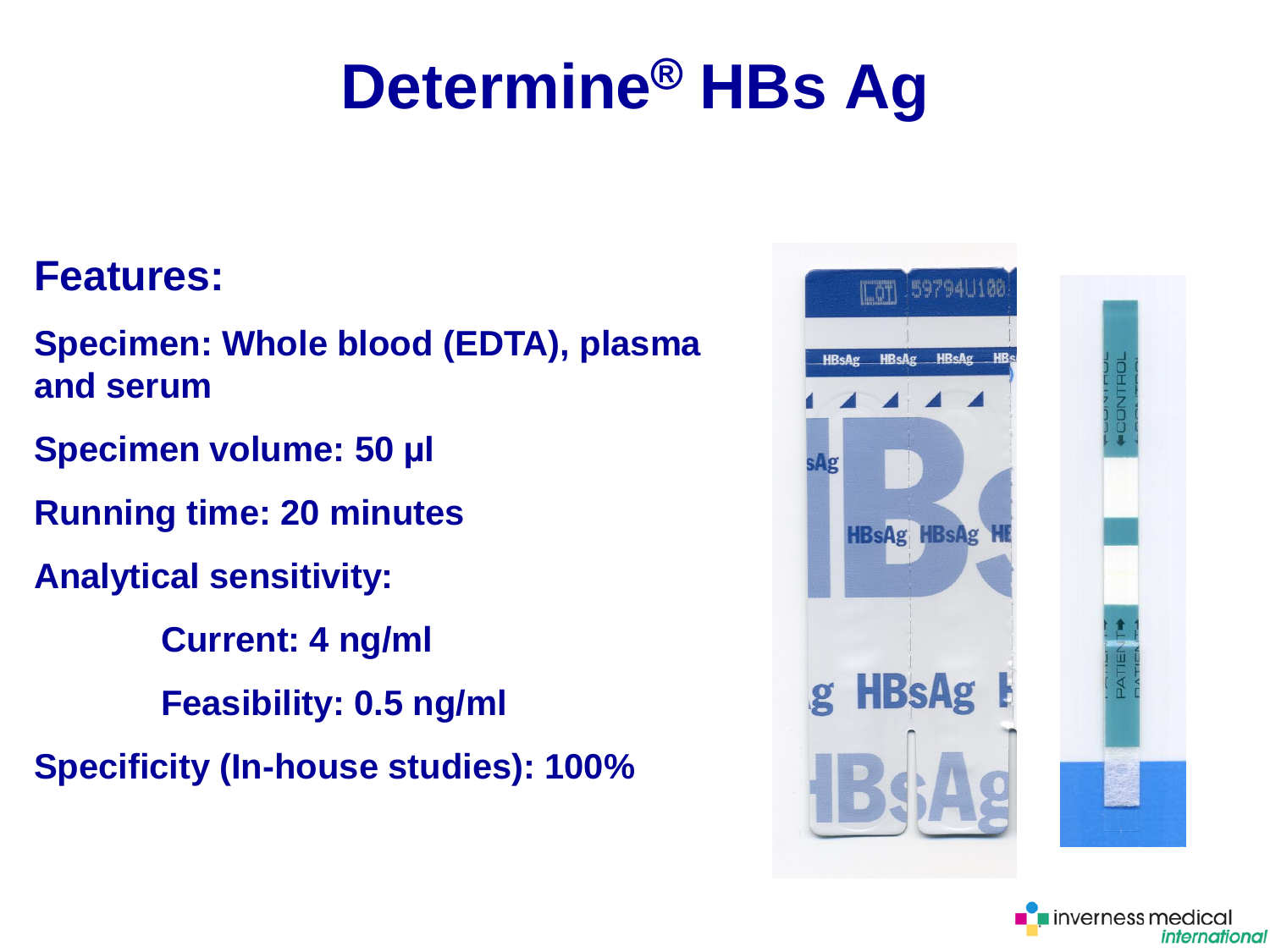### **Conclusions**

**The sequential use of the Determine® HIV ½ Ag/Ab Combo as an initial screening test and ImmunoComb HIV 1&2 TriSpot Ag/Ab as a confirmatory test provides a field-oriented, rapid, economical and complete high performance diagnostic system that may suit Blood Banks and transfusion centers in out-of-hospital emergencies during disasters or any other blood crisis. Field-oriented diagnosis for HBV and HCV that can be used in the same circumstances is available as well.**